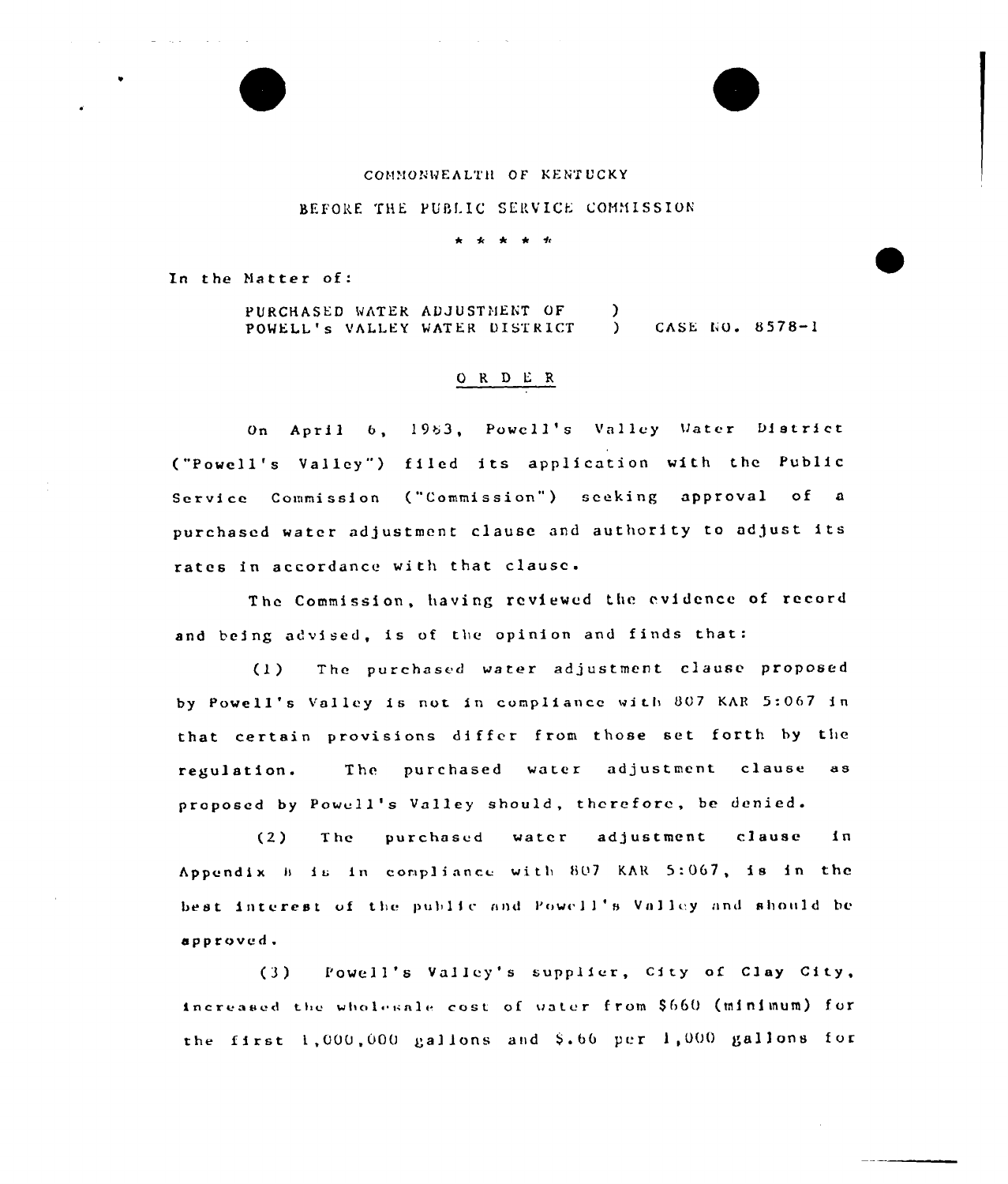

usage in excess of 1,000,000 gallons to \$1,960 (minimum) for the first  $2,000,000$  and  $$.98$  per  $1,000$  gallons for usage in excess of 2,000,000 gallons, effective March 1, 1983.

(4) The statements of water purchased and sold filed by Powell's Valley for the )2-month period ending December 31, 1982, show that its over-all line loss is approximately <sup>25</sup> percent. The calculations made by Powell's Valley for its purchased water adjustment are incorrect in that an error was made in its adjustments for line loss to the maximum of 15 percent allowed by the Commission.

 $(5)$  The total allowable increase in purchased water costs is \$8,922, resulting in a purchased water adjustment of \$ .42 per 1,000 gallons.

(6) The financial exhibits filed by Powell's Valley indicate that it cannot absorb an increase of this magnitude in the wholesale cost of water.

(7) The purchased water adjustment in the amount of \$ .42 per 1,000 gallons and the rates in Appendix <sup>A</sup> are fair, just and reasonable and should be approved.

IT IS THEREFORE ORDERED that the purchased water adjustment clause proposed by Powell's Valley be and it hereby ie denied.

IT IS FURTHER ORDERED that the purchased water adjustment clause in Appendix B be and it hereby is approved tor Powell's Valley effective on end after the date of this Order.

 $-2-$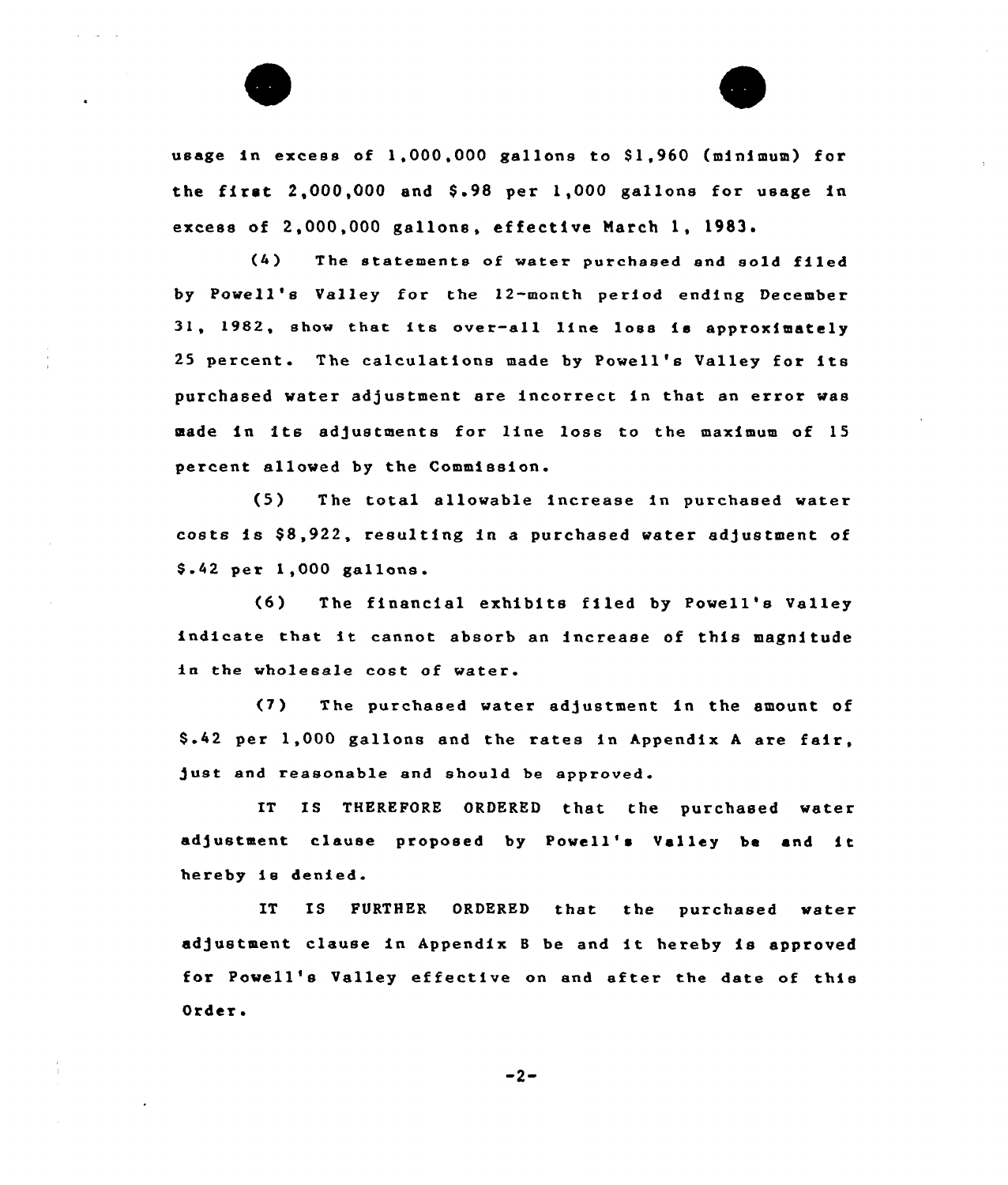FURTHER ORDERED that the purchased water IT IS. adjustment in the amount of \$.42 per 1,000 gallons and the rates in Appendix A be and they hereby are approved for service rendered on and after the date of this Order.

IT IS FURTHER ORDERED that for the purpose of future application of the purchased water adjustment clause of Powell's Valley, the base rates for purchased water shall be:

Rates Supplier City of Clay City First 2,000,000 gal.  $$1960.00$  (minimum)  $0$ ver  $2,000,000$  gal.  $.98$  per 1,000 gal.

IT IS FURTHER ORDERED that within 30 days of the date of this Order, Powell's Valley shall file with the Commission its revised tariff sheets setting out the purchased water adjustment clause and rates approved herein.

> Done at Frankfort, Kentucky, this 26th day of May, 1983. PUBLIC SERVICE COMMISSION

Did not participate Chairman

undall

Commiss

ATTEST:

Secretary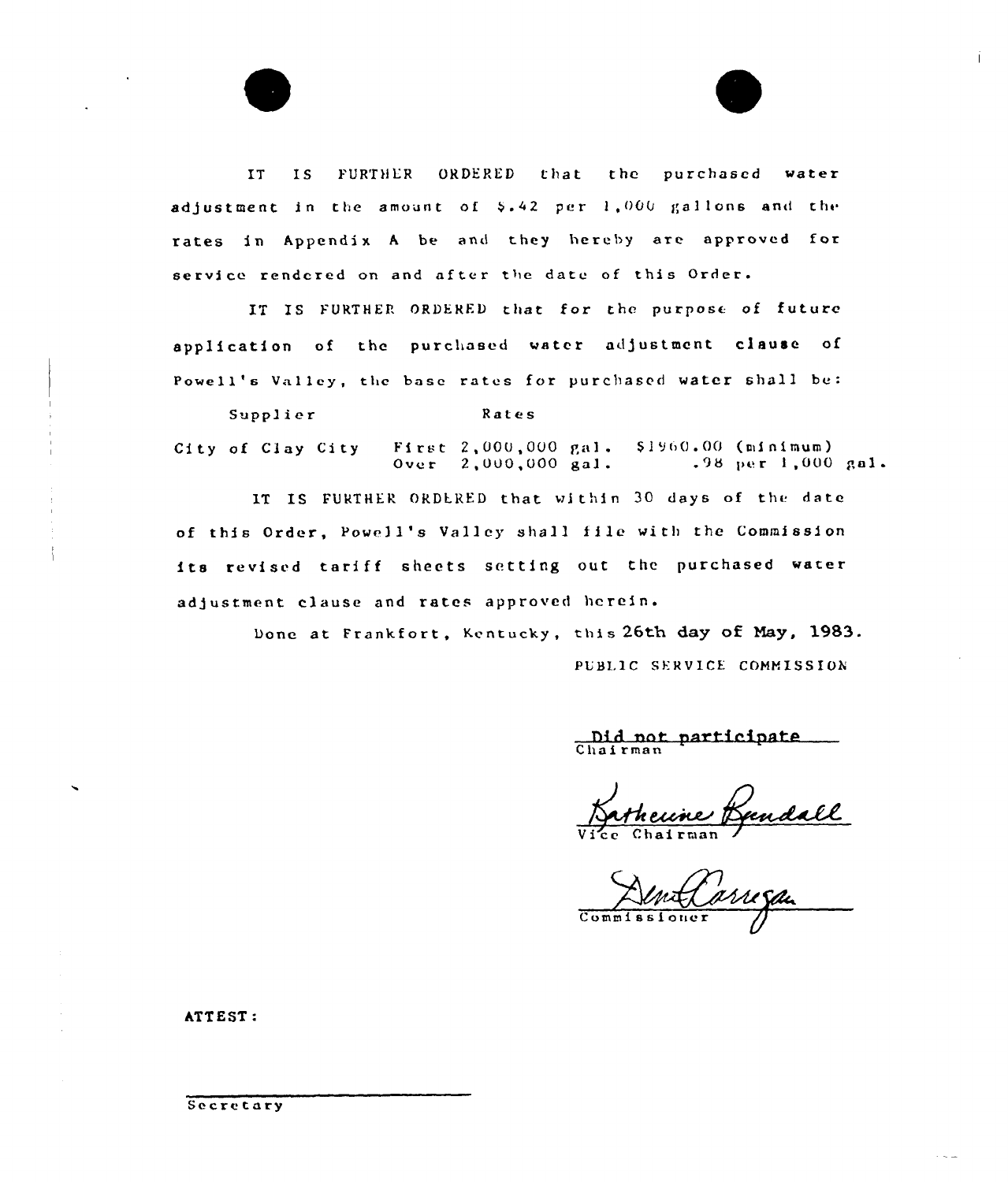# APPENDIX <sup>A</sup>

# APPENDIX TO AN ORDER OF THE PUBLIC SERVICE CONMISSION IN CASE NO. 8578-1 DATED HAY 26, 1983

The following rates are prescribed for customers served by Powell's Valley Water District. All other rates and charges not specifically mentioned herein shall remain the same as those in ef feet under authori ty of the Commission prior to the effective date of this Order.

#### GALLONAGE BLOCK RATE

|             | First 2000 gallons |
|-------------|--------------------|
| Next        | 2000 gallons       |
| Next        | $2000$ gallons     |
| <b>Over</b> | 6000 gallons       |

 $\omega_{\rm c}$  is a set of the set of the set of  $\omega_{\rm c}$ 

 $$10.99$  minimum<br> $4.42$  per 1,000 gallons 3. 17 per 1,000 gallons<br>2.42 per 1,000 gallons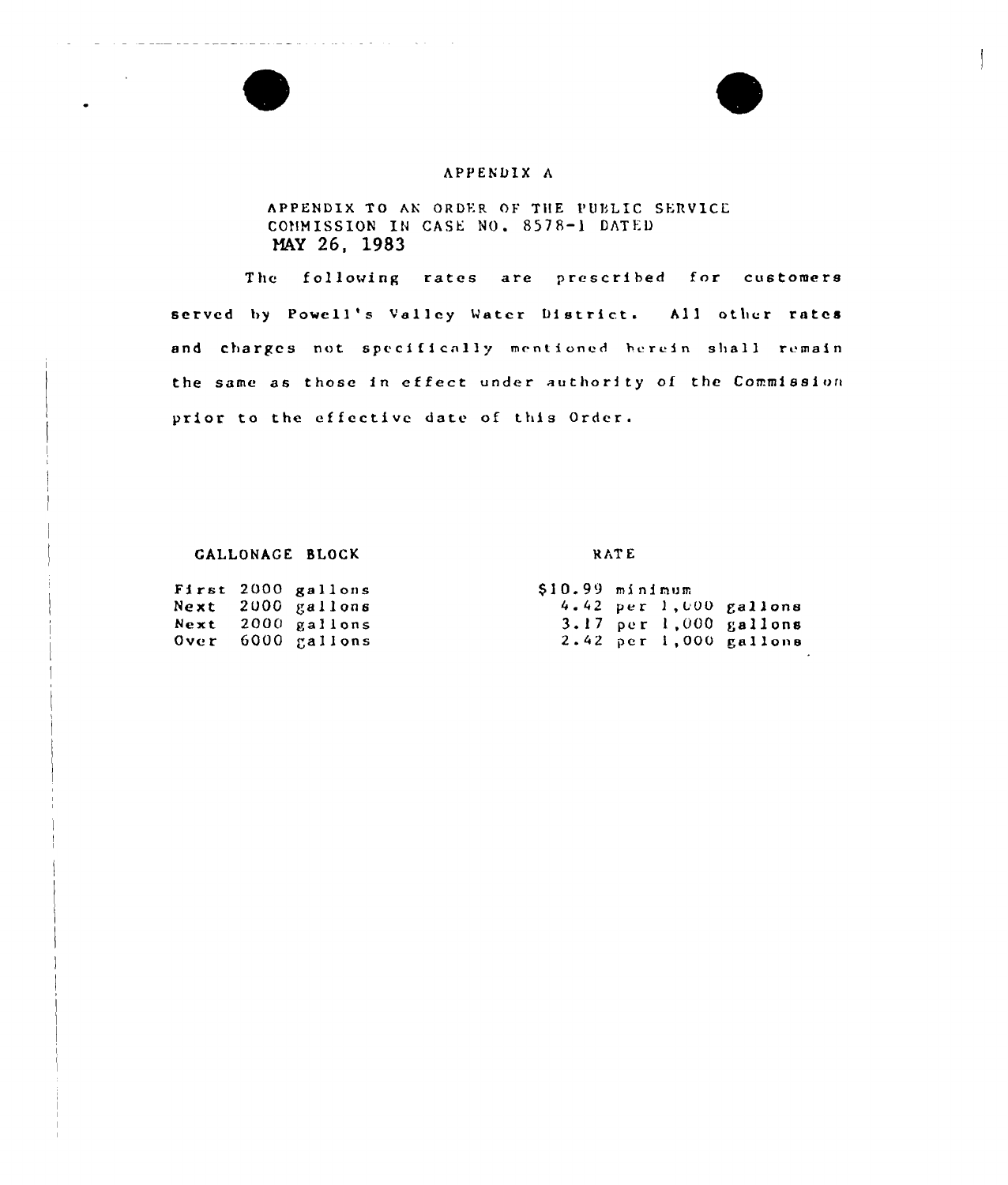# APPENDIX B

APPENDIX TO AN ORDER OF THE PUBLIC SERVICE COMMISSION IN CASE NO. 8578-1 DATED NAY 26, 1983

#### PURCHASED WATER ADJUSTMENT CLAUSE APPLICABLE TO ALL RATE SCHEDULES

(1) The rates authorized herein are based upon the wholesale cost of water to the utility pursuant to valid contracts or wholesale tariffs on file with the Commission. For the purposes of this purchased water adjustment clause, the wholesale rate shall be considered as the base rate for purchased water and any increase or decrease in the base rate shall be considered the changed rate. In the event there is <sup>a</sup> change in the base rate, the utility shall file with the Commission the following information:

(a) <sup>A</sup> copy of the wholesale supplier's tariff effecting a change in the base rate and a statement from the wholesale supplier evidencing the effective date of the changed rate;

(b) <sup>A</sup> detailed statement of water purchased under the base rate for a 12-month period ended within 90 days of the filing date and showing billing both under such base rate and under the changed rate,

(c) <sup>A</sup> detailed statement of water sold for the same 12-month period;

(d) <sup>A</sup> balance sheet and statement of operating expenses and revenues for the most recent 12-month period for which that information is available;

(e) In the event of an increase only, evidence that the utility has notified its customers of the proposed rate revision;

(f) Revised tariff sheets reflecting the rates the utility proposes to charge; and

(g) Such other information as the Commission may request for a proper determination of the purchased water adjustment.

(2) The utility will not implement its proposed revised rates until the Commission issues an Order authorizing it to do so. If an adjustment is authorized, the supplier's changed rate shall become the supplier's base rate for use in future application.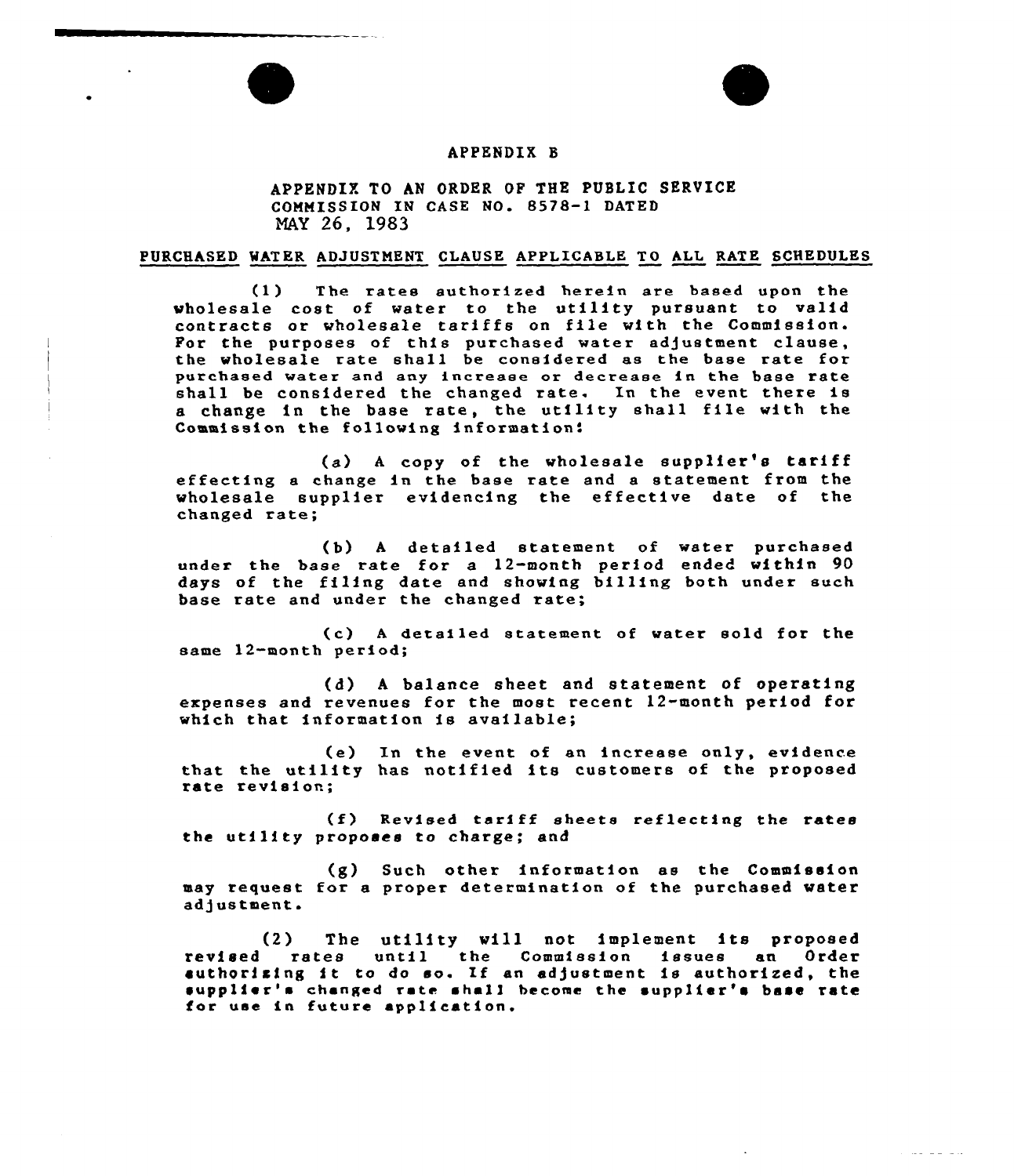| (3) If a change is made in a base rate charged to<br>the utility, the unit charges shall be increased or decreased<br>by a purchased water adjustment calculated as follows: |               |
|------------------------------------------------------------------------------------------------------------------------------------------------------------------------------|---------------|
| (a) Volume of water purchased for<br>12-month period ended<br>(which is within 3 months of<br>effective date of supplier's<br>rate change) $1/$                              | M Gal.        |
| (b) Cost at new rates                                                                                                                                                        |               |
| (c) Cost at Base Rate                                                                                                                                                        |               |
| (d) Total change in cost (Item b<br>minus Item c)                                                                                                                            |               |
| (e) Volume sold for same period<br>as in Item a                                                                                                                              | M Gal.        |
| (f) PWA per M gallon sold<br>(Item d divided by Item e)                                                                                                                      | Ł             |
| Note 1: Item a cannot, for this computation table, exceed<br>Item e divided by .85.                                                                                          |               |
| In the event a refund is received from the supplier for<br>amounts previously paid, the following tabulations will be<br>made:                                               |               |
| (a) Total refund received                                                                                                                                                    | $\sim$ $\sim$ |
| (b) Total amount of water estimated<br>to be sold during 2-month period<br>beginning with the first day of<br>the month following receipt of                                 |               |
| the refund                                                                                                                                                                   | M Gal         |
| (c) Refund factor per unit of water<br>sold (Item a divided by Item b)                                                                                                       | Ł             |
| (d) The refund factor may be ad-<br>justed in the final month to<br>more accurately reflect the<br>amount to be refunded.                                                    |               |

 $\mathcal{L}(\mathcal{L})$  and  $\mathcal{L}(\mathcal{L})$ 

 $\sim$   $\sim$  $\bullet$ 

 $\frac{1}{1}$ 

 $\frac{1}{4}$ 

 $\bar{1}$ 

 $\frac{1}{2}$ 

 $\mathcal{L}^{\text{max}}_{\text{max}}$